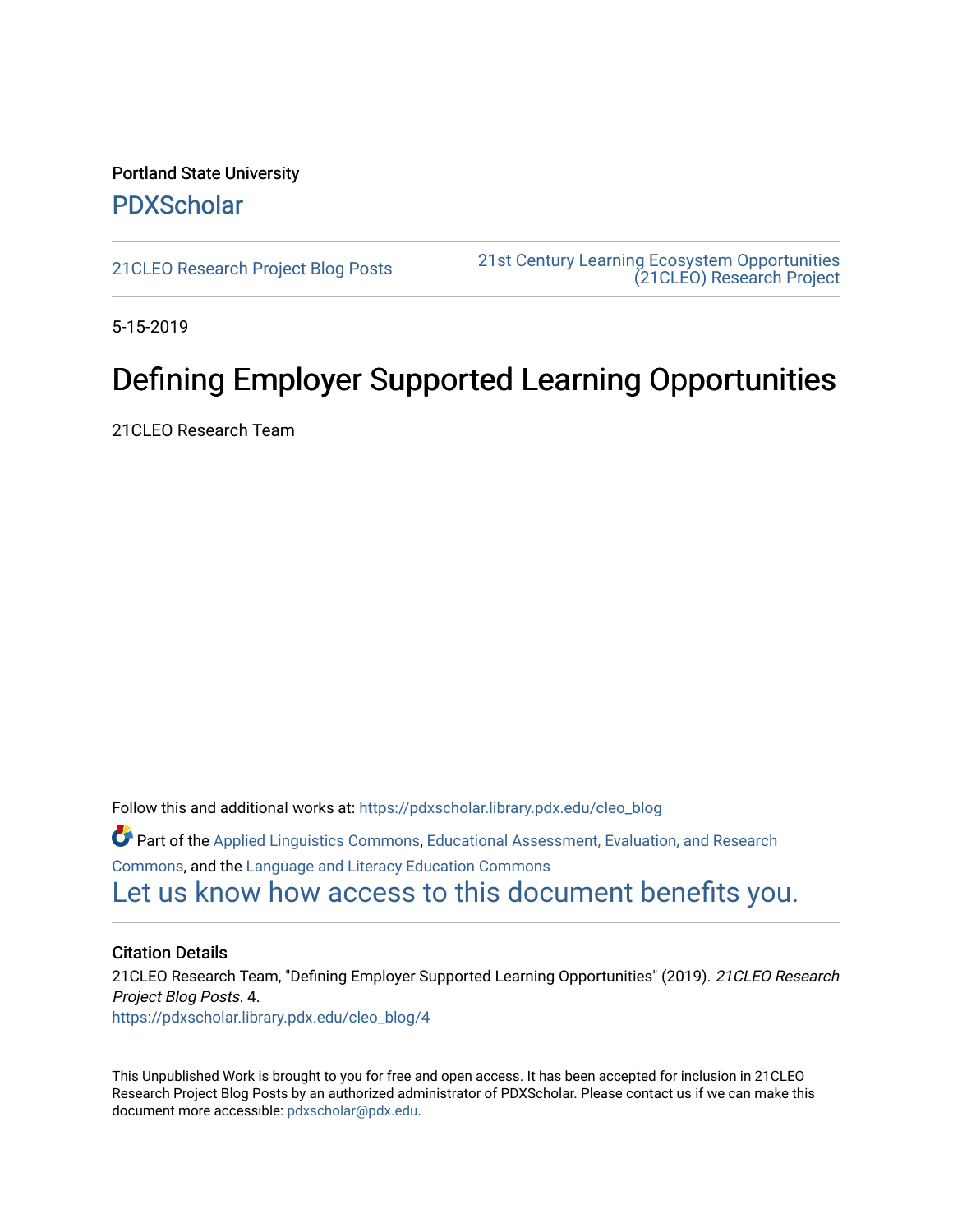

# **Defining Employer Supported Learning Opportunities**

**by 21CLEO Research Team** I **May 15, 2019** I **21 CLEO, Announcements, Updates from** 

**the Field** 



The 21st Century Learning Ecosystem Opportunities (21Cleo) research team has been hard at work! In our last two blog posts, we reported on a field review of learning opportunities from a process perspective (how we chose the literature we reviewed) and from a product perspective (what we are learning from this literature). While we've been reviewing publications we've also done our first round of interviews with working learners in two separate settings. One of the things that we've noticed in our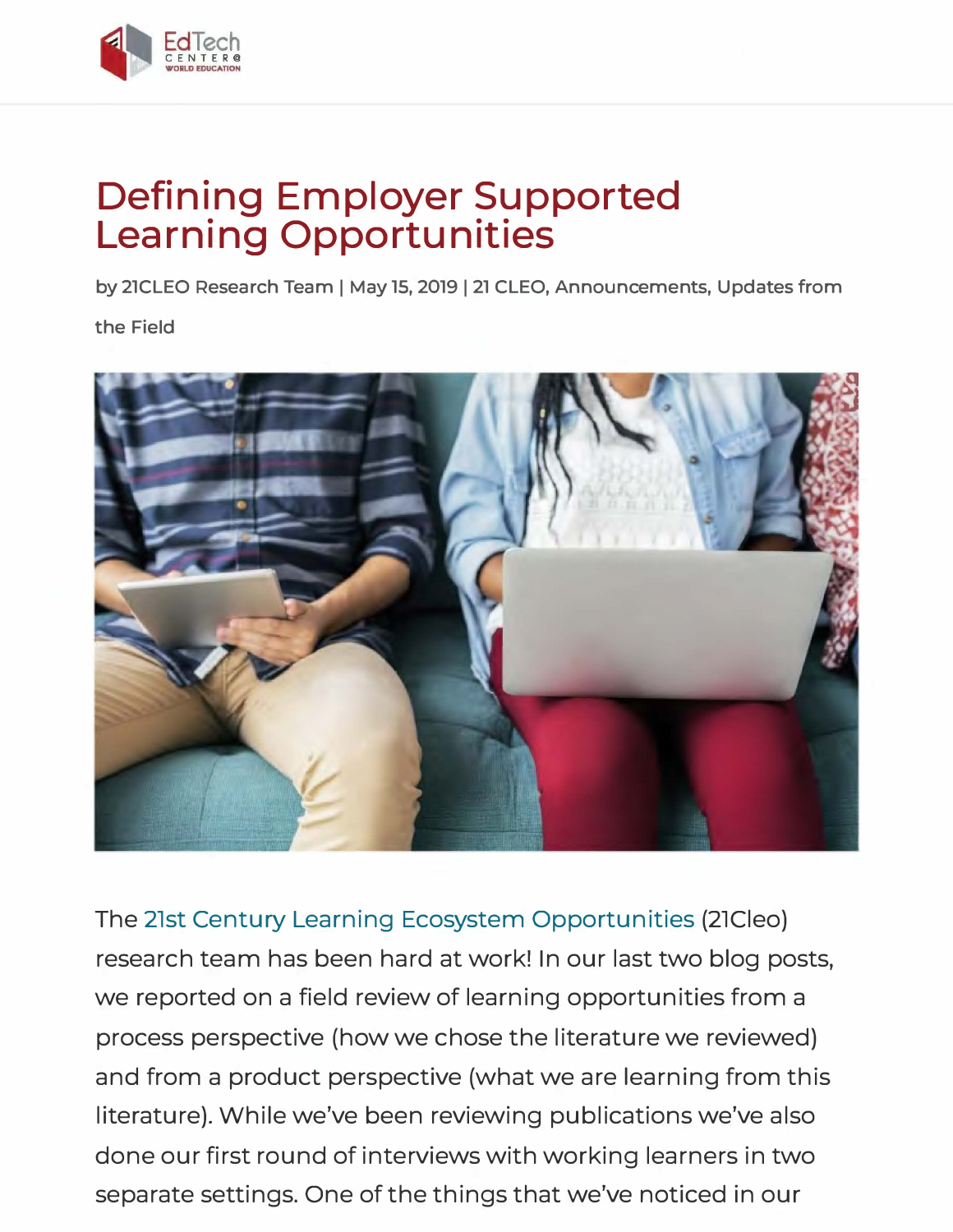reading and in our initial interviews is that "learning opportunities" can not be considered as one monolithic concept - it is a more complex concept than that! For example, our previous blog post describes learning opportunities in terms of formality (i.e., formal or informal), whether a learner works with a cohort or is self-directed, and format or modality of learning (e.g., online or face-to-face).

In addition to these defining nuances, we've noticed that we also need to describe learning opportunities in relation to initial goals working learners have for learning and the goals of employers for supporting a learning opportunity. Our initial reading and interview data suggest four categories of learning opportunities either offered at places of employment or supported by employers.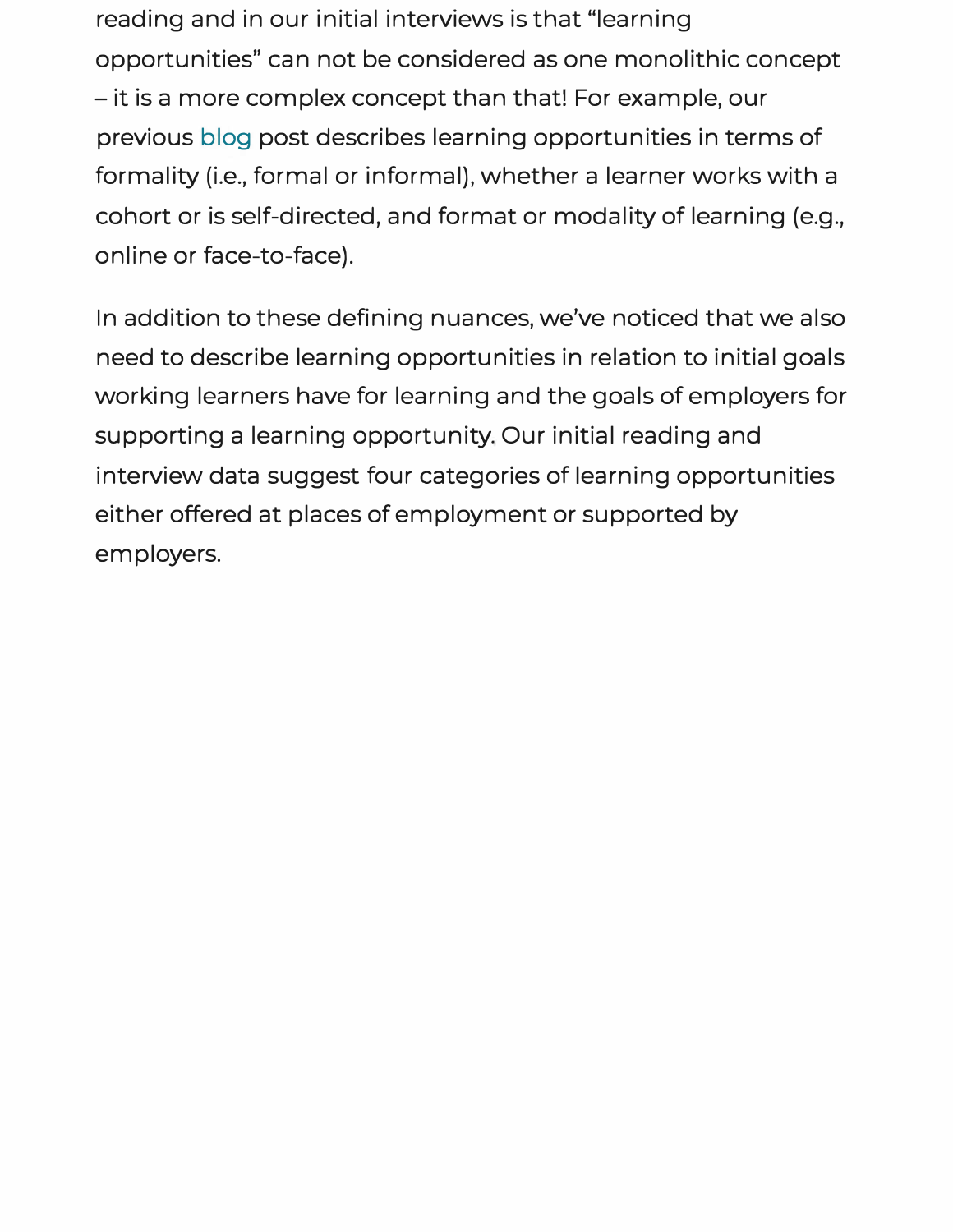## 21CLEO RESEARCH

# **EMPLOYER SUPPORTED LEARNING OPPORTUNITIES**



#### (E.G , WORKPLACE ESL)

**idearn Foundational Skills**<br> **idea, MORKPLACE ESL)**<br> **Focus on foundational skills such as<br>
literacy, numeracy, English as a sec Focus on foundational skills such as digital literacy, literacy, numeracy, English as a second language, and communication skills. These are skills that are not specific to a particular job or sector and help working learners to advance in any career.** 



#### **Advance in a Career Pathway**

#### (E.G., CNA CERTIFICATION COURSE)

**Support upskilling in a specific industry sector; lead to an industry recognized credential and helps working learners advance in a career pathway** 

### **Earn a Degree**

(E.G., ASSOCIATES DEGREE)

**Lead to a degree or certification. These learning opportunities may or may not relate to working learners' current job or industry.**